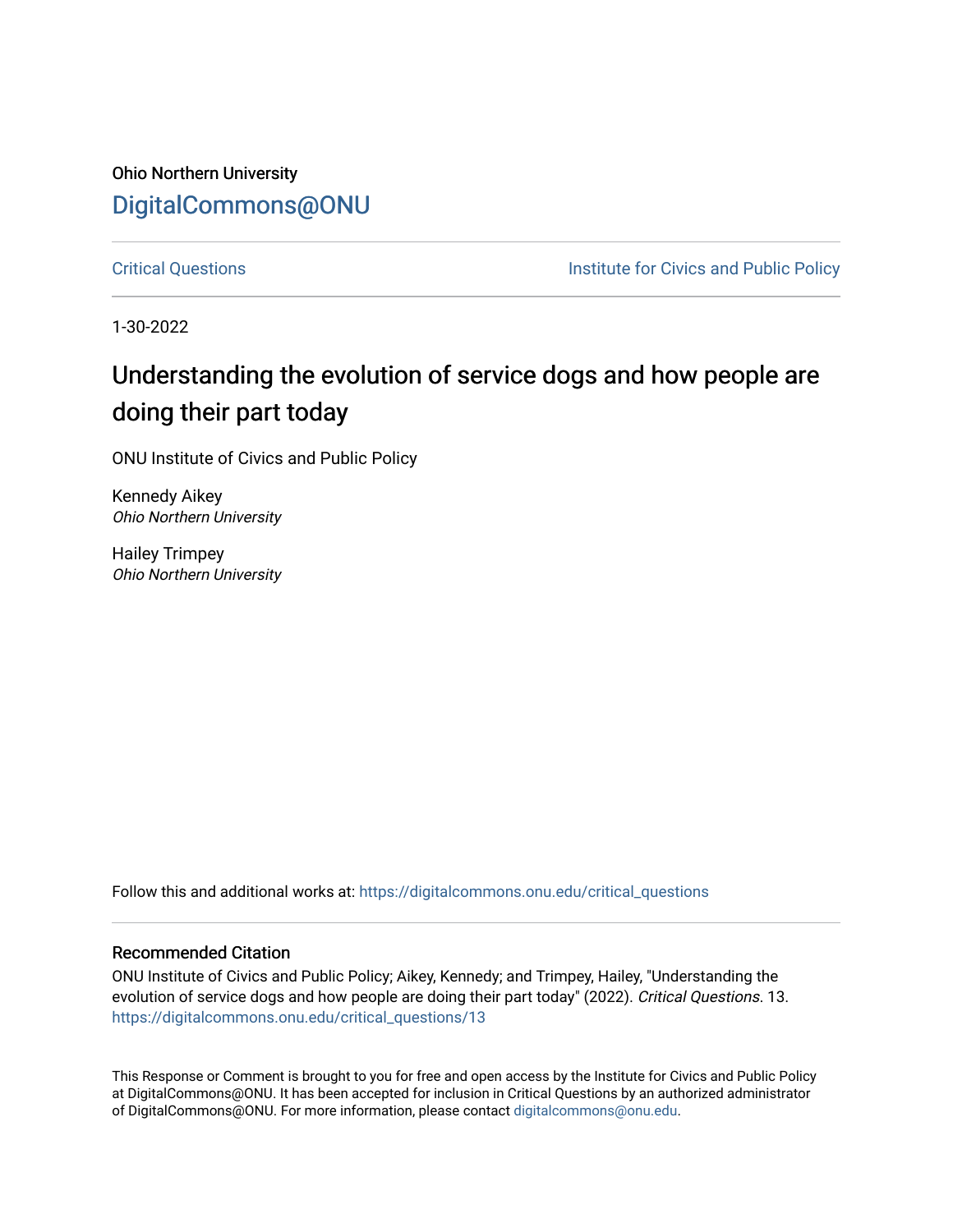## **Critical Question #12 DATE 1/30/22**

### **Understanding the evolution of service dogs and how people are doing their part today**

### **By: Kennedy Aikey and Hailey Trimpey**

#### **Introduction:**

While dogs have been referred to as "man's best friend" for millenia, they have become a lifeline for humans throughout the world. Our four-legged friends have the ability to provide humans with much more than companionship. As the skills and trainability of dogs evolve over time, the use of service dogs is becoming more common. This concept allows for many individuals with disabilities to maintain a level of independence.

#### **Question #1: How did service dogs come to be?**

The first use of dogs as aides can be dated as far back as the first century A.D. However, the 1750s can be credited for the first systematic instruction of guide dogs which took place in a hospital for the blind in Paris. While, at first, service dogs were intended only to aid the blind, World War I expanded the definition of a service dog's duties.

Over two centuries later in 1990, the Americans with Disabilities Act was passed in which service dogs were legally recognized in the United States. This act defined the practice of service dogs being used to help with conditions other than blindness or deafness. Dogs can now be trained to assist children and adults with autism, people with diabetes, support veterans, and many others. The service dog industry has continued to grow and we can see the development of organizations across the world to support this demand.

#### **Question #2: What programs exist today?**

Today's training programs can be found in various cities across the country and include both in person and online options. All programs are slightly different and may have a different purpose in mind while training the dogs. Some programs train dogs for specific responsibilities such as to aid veterans. Others may train dogs for several different cases depending on the dog's strengths and personality. All programs ensure the dog is adequately trained and certified as a service dog.

One specific program is 4 Paws for Ability out of Xenia, Ohio. 4 Paws was founded in 1998 by Karen Shirk after having her own difficulties obtaining a service dog. 4 Paws has many volunteer trainers, but they also partner with the Warren Correctional Institute which provides an inmate-led prison training program. 4 Paws trains dogs for all sorts of responsibilities and is known for working with families that have unique needs. So far, they have placed over 1500 service dogs in their forever homes.